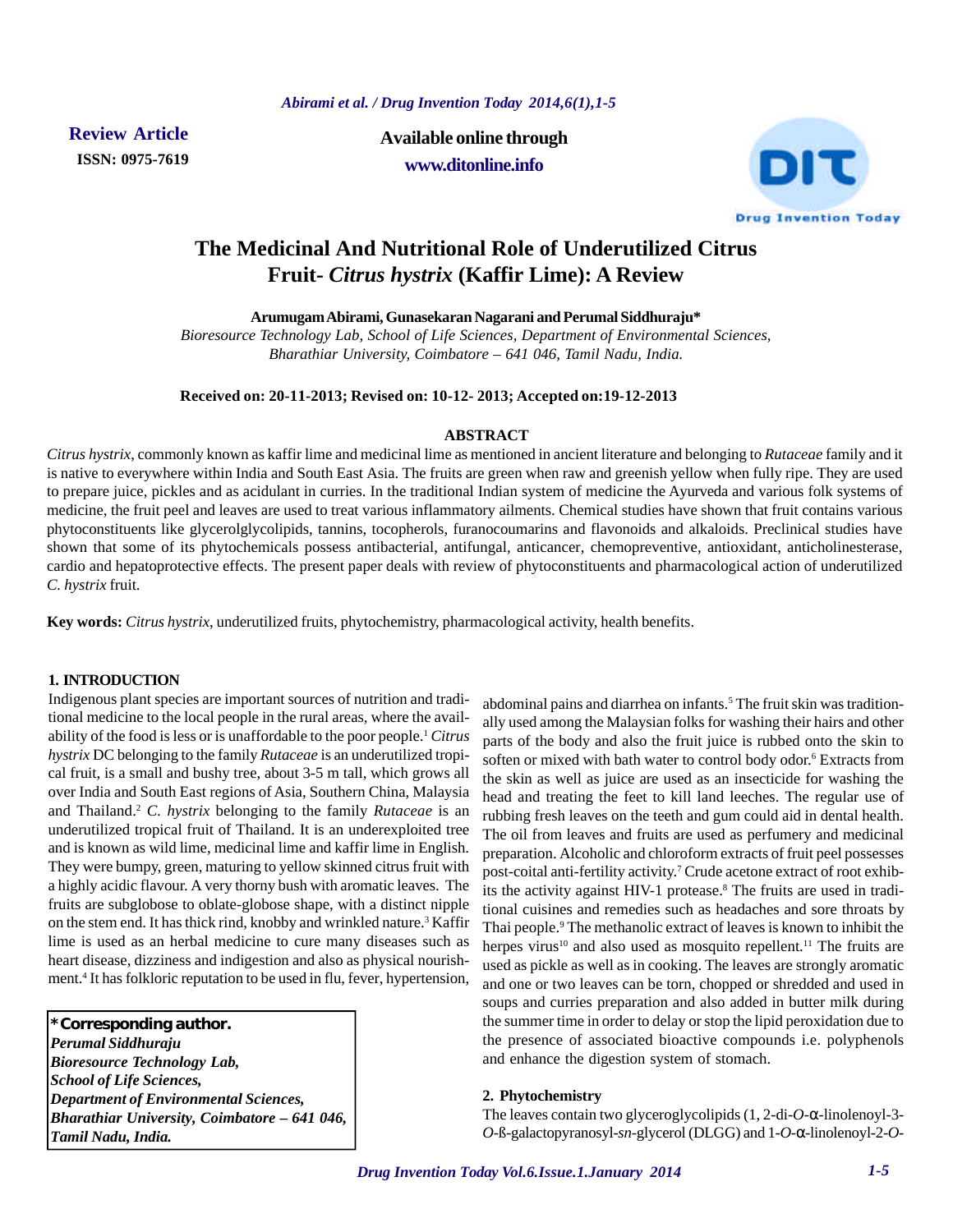palmitoyl-3-*O*-ß-galactopyranosyl-*sn*-glycerol (LPGG) 12 and a-tocopherol.13 Leaves contain the volatile compounds such as citronellal, α-pinene, ß-pinene, sabinene, myrcene, trans-ocimene, γ-terpinene, ?-cymene, terpinolene, copaene, camphene, limonene, copene, linalool, ß-cubebene, isopulegol, caryophyllene, citronellyl acetate, citronellyl propionate citronellol, linalool, nerolidol, isopulegol, caryophyllene and  $\delta$ -cadinene.<sup>14,15,16</sup> Forty one volatile constituents were identified from the leaf oil such as 2, 6-dimethyl-5heptenal and 2,6-dimetyl-5-heptenol and three new compounds were identified (ρmenthan-8-ol (dihydro-a-terpineol), guaiol, and 4-ρ-menthene).<sup>6</sup> Fifty four free and thirty-nine glycosidically bound volatile compounds were isolated from kaffir lime leaves.<sup>15,17,18</sup> Two flavanone glycoside namely hesperidine and neohesperidine and one furanocoumarin namely oxypeucedanin hydrate were isolated from leaves<sup>19</sup> and also contains eriocitrin, neoeriocitrin, narirutin, naringin, didymin and myricetin.20,21 Phenolic acids (vanillic acid, ρ-coumaric acid, sinapic acid, *m*-coumaric acid, benzoic acid, cinnamic acid) were identified from the ethanolic extract of leaves.<sup>22</sup>

Polar phenolic compounds such as aglycones and glycosides of flavonoids, didymin, eriocitrin. neohesperidin and neoeriocitrin were identified in Peel of kaffir lime.<sup>23</sup> Peel contains flavanones (naringin and hesperidin), polymethoxyflavones (sinensetin, nobiletin and tangeretin).24,25 Peel contains essential oils such as ß-pinene, sabinene, terpinen-4-ol, pinene, terpineol, 1, 8-cineole, citronellal, limonene, ρmenthan-8-ol (dihydro-a-terpineol), guaiol, and 4-ρ-menthene.<sup>6,26,27</sup> Four new citrunosides (1-4) was isolated from peel, compound 1 is a 1-O-isopropyl-6-O-ß-D-glucopyranosyl esters of 5'', 9''-dimethyl-2'', 8'' -decadienoic acid. Compound 2-4 possess a 1-O-isopropryl- ß-Dglucopyranosyl and a dihydroxyprenyl furanocoumarin moiety conjugated to the  $3$ -hydroxy-3-methylglutaric acid as diesters.<sup>28</sup> Peel is a good source of dietary fiber, containing total dietary fiber (82 g/ 100g), insoluble dietary fiber (54 g/100g) and soluble dietary fiber (28  $g/100g$ ).<sup>25</sup>

Limonoid namely limonin was isolated from root.<sup>19</sup> Two coumarins (hystrixarin (1) and hopeyhopin (2), a benzenoid derivatives (hystroxene-I (3) and quinolinone alkaloid (hystrolinone (4) were isolated from the crude acetone extract of root.<sup>8</sup>

# **3. PHARMACOLOGICAL ACTION**

#### **3.1. Antimicrobial activity**

It is a well known fact that essential oils from Citrus spp., possessed antimicrobial effect such as antibacterial and antifungal activity.<sup>29,30</sup> So that the essential from citrus has used to improve the shelf life and safety of minimally processed fruits, skim milk and low-fat milk.<sup>31</sup> The essential oil and crude ethanolic extract of Kaffir lime peel showed greater antibacterial action against twenty sero types of Salmonella and five species of enterobacteria than the crude ethanolic extract of kaffir lime leaves.32 Volatile oil from the Kaffir lime peel exhibit the antimicrobial activity against *B. subtilis*, *E. coli*, *S. typhimurium* and *S. aureus*. 33

The crude extract of Kaffir lime oil from peel could inhibit the growth

of *Candida albicans* which causing dandruff on the scalp. The Kaffir aromatic oil at 1% (v/v) could inhibit the growth of *C. albicans* and having more effective than positive control ketoconasole.<sup>34</sup> Essential oil (ß- citronellol, linalool and citronellol) from the leaf of Kaffir lime exhibited insecticidal properties against *Spodoptera litura* at 26.748 µL/g.16 Makrut leaf oil (citronellal) and makrut oil (limonene, terpinene and a- terpineol) exhibited antibacterial properties by disc diffusion method against *Moraxella catarrhalis*, *Haemophilus influenza*, *S. pneumonia*, *S. aureus* and *Acinetobacter baumannii*. 35

Supercritical fluid extract of *C. hystrix* (stem and bark) have the possibility to be applied as a constituent of cosmetic products and medicines because they showed highest antibacterial activity against on *Basillus subtilis*, moderate activity on *B. cereus* and *Staphylococcus epidermidis*, and weak activity against *S. aureus* and *Propionibacterum acnes* which are known to cause various type of skin infections.36 At 5 and 10% concentration the Kaffir lime extract could inhibit the fungal spore germination of *Colletotrichum gloeosporioides* and *Fusarium* sp.,37 Isolated coumarins (hystrixarin and hopeyhopin), benzenoid derivatives (hystroxene) and quinolinone alkaloid (hystrolinone) from the acetone extract of Kaffir lime root were found to exhibit antibacterial activity against *Acinetobacter baumannii* and *E. coli* with MIC values <3.125 and  $3.125 \,\mathrm{\mu g/mL^8}$ 

Kaffir lime peel has the potential to act as a natural antimicrobial agent and showed activity against *B. cereus*, *Salmonella typhi* and *Staphylococcus aureus*. <sup>38</sup> The ethyl acetate extract from kaffir lime peel exhibited broad spectrum of inhibitory activity against Grampositive bacteria, yeast and molds including *Staphylococcus aureus*, *Bacillus cereus*, *Listeria monocytogenes*, *Saccharomyces cerevisiae* var. *sake* and *Aspergillus fumigatus* TISTR 3180. The major component such as limonene, citronellal sabinene and ß-pinene may contribute to the antimicrobial activity.<sup>26</sup>

Alcoholic extract of Kaffir lime peel has been exhibited the antibacterial activity against *S. aureus*, *B. cereus*, *Vibrio cholera* Ogawa and *V. parahemolyticus*. 39,40 The methanolic peel extract of *C. hystrix* fruit possess antibacterial activity on human pathogenic bacteria such as *S. aureus*, *S. typhi*, *E. coli*, *K. pneumonia* and *Proteus vulgaris*. The maximum inhibition zone was recorded against *S. aureus* and *S. typhi* an inhibition zone of 19 mm and 22 mm respectively. $41$ 

#### **Anti-inflammatory activity**

Essential oil from *C. hystrix* reported to exhibit anti-inflammatory activity against *P. acne* using 5-lipoxigenase inhibition assay. The major component such as d-limonene in the essential oil could contribute to the inhibitory activity and observed IC<sub>50</sub> value of 0.05  $\mu$ l/ml were compared to that of positive control nordihydroguaretic acid. D-limonene could inhibit the *P. acne* and reduce inflammation as well as reduce the post-acne scar formation and help to relieve acne blemishes.<sup>42</sup>

Methanolic extract of leaves tested to measure the anti-inflammatory activity by 12-O-tetradecanoyl-phorbol 13-acetate (TPA) induces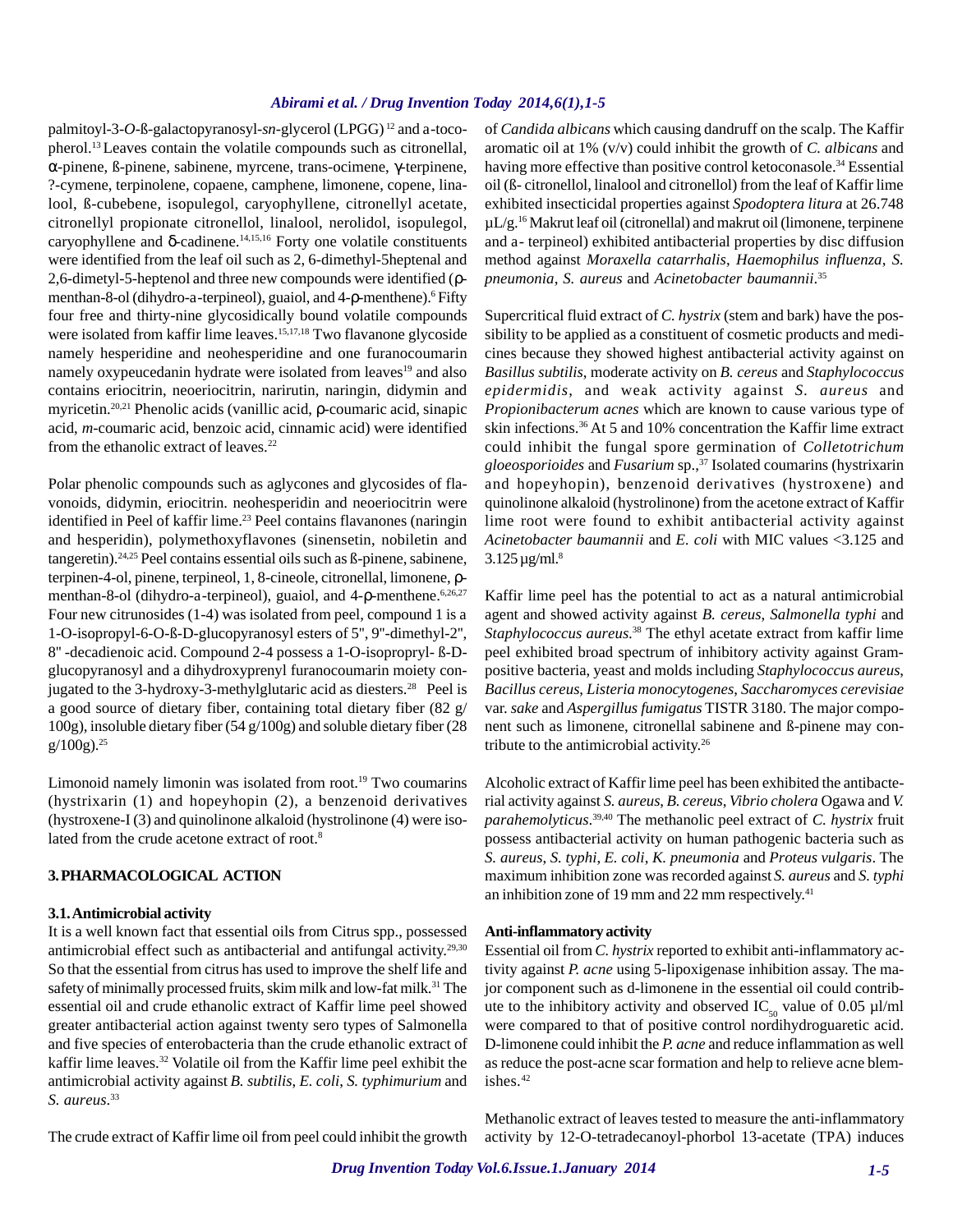edema formation on ICR mouse ears. Two glycerolipids (1,2-di-O-αlinolenoyl-3-O-ß-galactopyranosyl-*sn*-glycerol (DLGG), 1-O- αlinllenoyl-2-O-palmitoyl-3-O- ß-galactopyranosyl- *sn*-glycerol (LPGG) exhibited higher activity ( 32 and 43%) than positive control indomethacin  $(19\%)$ .<sup>12</sup>

#### **3.2. Anti tumor activity**

Methonolic extract of leaves were evaluated for hepatocarcinogenic activity against 2-amino-3,8-dimethylimidazo (4,5-f) quinoxaline. *C. hystrix* exerts strong promotive potential on 2-amino-3,8 dimethylimidazo (4,5-f) quinoxaline induced hepatocarcinogenesis in the rat model. The presence of some active chemicals in the leaves of *C. hystrix* could significantly enhance the hepatocarcinogenic effect.<sup>43</sup>

Two glycerolipids (1,2-di-O-a-linolenoyl-3-O-ß-galactopyranosyl-*sn*glycerol (DLGG), 1-O- a -linllenoyl-2-O-palmitoyl-3-O- ßgalactopyranosyl- *sn*-glycerol (LPGG)) from methanolic extract of leaves of *C. hystrix* were evaluated to inhibit the tumor promoting activity of 12-O-tetradecanoyl-phorbol 13-acetate in mouse skin with dimethylbenz (a) anthracene (DMBA) and 12-O-tetradecanoylphorbol 13- acetate. Both lipids were potent inhibitors of tumor promoterinduced Epstein-Barr virus (EBV) activation.<sup>12</sup>

#### **3.3. Anticholinesterase activity**

The isolated Citrusosides A-D and furanocoumarins compounds from the hexane and methanolic extract of peel reported to possess butyrylcholinesterase inhibitory properties and observed  $IC_{\epsilon_0}$  of 11.2 , 15.4 and 23 µM was comparable to that of the standard Galanthamine  $(3.2 \mu M)$ . It is confirmed that the presence of dioxygenated geranyl chain in the compounds to be vital for the anticholinesterase activity.<sup>28</sup>

Two flavanone glycosides (hesperidin and neohesperidin) and furanocoumarin (oxypeucedanin hydrate) from butanolic and dichloromethane extract of leaves and limonoid (limonin) from the ethyl acetate extract of roots investigated to possess low to medium anticholinesterase inhibitory activity toward acetylcholinesterase and butyrylcholinesterase. The highest activity were reported to the compounds neohesperidine and oxypeucedanin with the  $IC_{50}$  values of 0.16 mM toward AChE 0.26 mM BChE was compared to that of the positive control serine.<sup>19</sup>

# **3.4. Antioxidant activity**

Methanolic extract of leaves were evaluated for antioxidant potential. It exerts its oxidative stress by scavenging hydroxyl radicals and inhibiting lipid peroxidation that causes oxidative damage to liver cancer cell line HepG2 cells due to the presence of flavonol (myricetin) in the leaves (68.4 mg/100 g).<sup>21</sup> Ethanolic extract of leaves were screened for the ferric reducing antioxidant power, ß- carotene bleaching and oxygen radical absorbance capacity assay. The study reported that leaves extracts exhibited FRAP value (781 mM TE/g), ß- carotene bleaching activity (35.67%) and ORAC assay (10.51 mmol TE/g).<sup>44</sup> Supercritical carbon dioxide extraction of leaves was reported for the

higher total phenolic content (128.9 mg GAE/g extract) than the solvent extraction and higher DPPH radical scavenging activity with the IC<sub>50</sub> of 0.065-0.300 mg/ml.<sup>22</sup> Juice of Kaffir lime was reported to possessed high phenolic (490.47 mg GAE/ 100 ml of juice) and flavonoid, (22.25 mg hesperidine equivalent/100 ml) content and exhibited good antioxidant activity by DPPH and FRAPS methods. Juice showed the scavenging activity against DPPH radicals to have  $IC_{50}$  values of 35 mg/100 ml and FRAP value of 89.0 µmol Fe2+ equivalent/100 mL of juice.<sup>45</sup>

#### **3.5. Inhibitors of Nitric oxide generation**

Coumarins (bergamottin, oxypeucedanin and 5-[(6', 7;-dihydroxy-3', 7'-dimethyl-2-octenyl) oxy-]-psoralen) from the Methanolic extract of fruits were exhibited as inhibitors of lipopolysaccharide and interferon induced nitric oxide generation in RAW 264.7 cells. Among the three coumarins the inhibitory activity of bergamottin was higher than the others and it showed (IC<sub>50</sub> value of 14  $\mu$ M) which was comparable to that of a synthetic L-arginine analogue inhibitor of iNOS (N-(iminoethyl)-L-ornithine) (IC<sub>50</sub> value of 7.9  $\mu$ M). The bergamottin has the potential to inhibits the LPS/IFN-γ-triggered iNOS expression pathways and /or iNOS enzyme activity.<sup>46</sup>

#### **CONCLUSIONS**

Citrus, popularly known as food article is the unique source of various types of compounds having diverse structure. *C. hystrix* is a versatile, nutritious fruit with a great variety of uses. Here, an attempt was made to address phytochemistry and pharmacology of the underutilized fruit *C. hystrix*. It is quite evident from this review that *C. hystrix* an important medicinal herb which are being utilized in the field of Ayurveda, Siddha and other medical systems. *C. hystrix* contains a number of phytoconstituents, which are the key factors in the nutritional and medicinal value of this plant. Almost all parts of this plant such as leaf, fruit, seed and root are used to cure a variety of diseases. Crude extracts and phytochemicals isolated from various parts of *C. hystrix*, as reviewed here have been found to have many pharmacological activities such as antibacterial, antifungal, antioxidant, anti-inflammatory, anticancer and antioxidant activity. The underutilized fruit of *C. hystrix* is a very important part of biodiversity and it's sustainably use for future generations. Quite a significant amount of work has been done on the biological activity and possible application of these compounds and hence extensive investigation on its pharmacology and clinical trials is needed to exploit their therapeutic utility to cure various diseases. The nutraceuticals perspectives of dietary fiber prepared from peel and pulp of *C. hystrix* fruit may be further exploited through *in vivo* studies for the wider utilization.

#### **Conflicts of Interest**

All authors have none to declare.

# **REFERENCES**

1. Baliga MS, Bhat HP, Pai RJ, Boloor R, Palatty PL. The chemistry and medicinal uses of the underutilized Indian fruit tree *Garcinia indica* Choisy (kokum): A review. *Food Res Int*. 2011;44:1790–1799.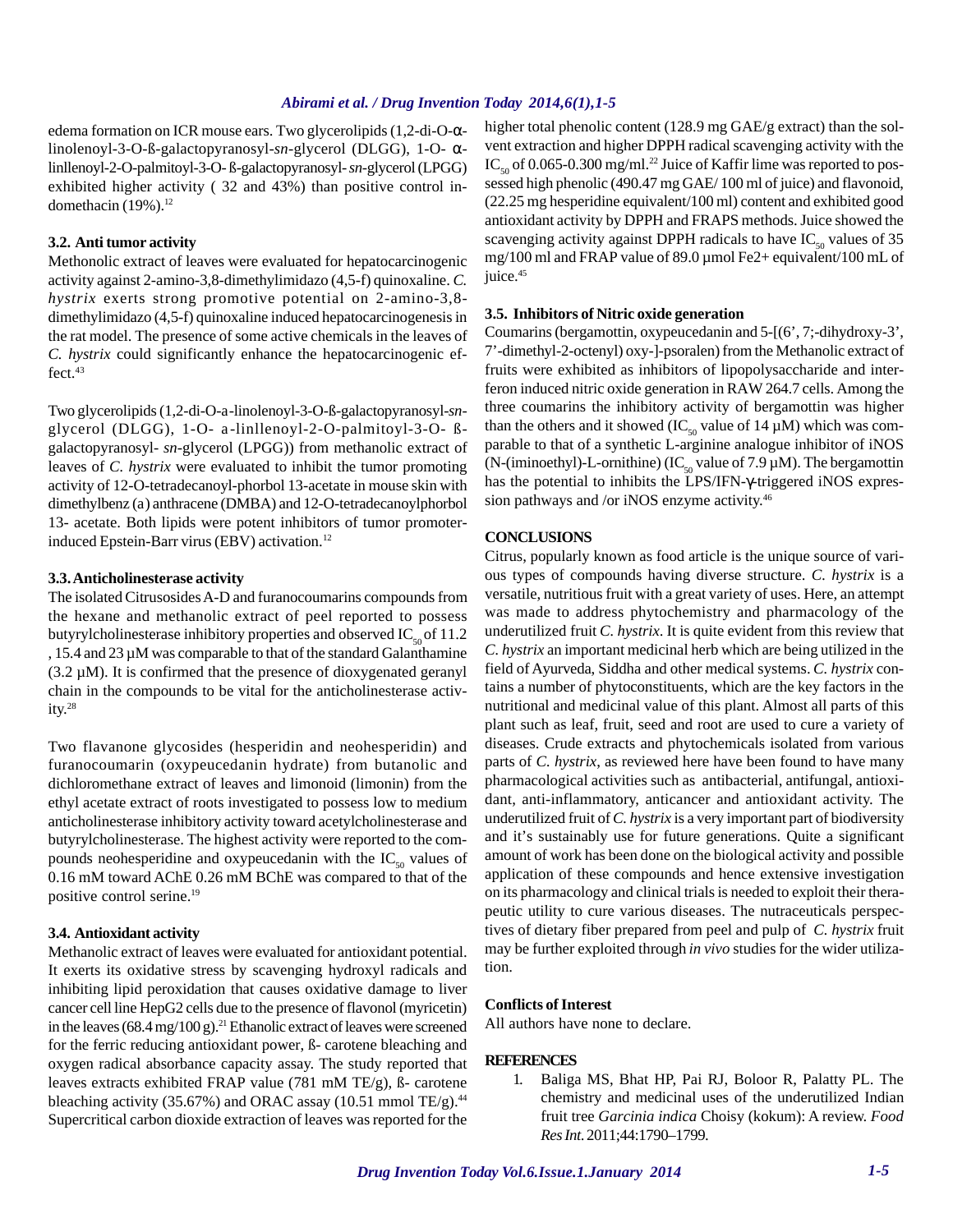- 2. Subhadrabandhu S. Under-Utilized Tropical Fruits of Thailand. Bangkok: FAO. 2001.
- 3. Shaha RK, Nayagi Y, Punichelvana AP, Afandi A. Optimized Extraction Condition and Characterization of Pectin from Kaffir Lime (*Citrus hystrix*). *Res J Agric Forestry Sci.* 2013;1(2):1-11.
- 4. Hutadilok-Towatana N, Chaiyamutti P, Panthong K, Mahabusarakam W, Rukachaisirikul V. Antioxidative and free radical scavenging activities of some plants used in Thai Folk Medicine. *Pharma Biol*. 2006;44: 221–228.
- 5. Fortin H, Vigora C, Lohezic-Le F, RobinaV, Le Bosse B, Boustiea J and Arnoros M. *In vitro* antiviral activity of thirtysix plants from La R eunion Island. *Fitoterapia* 2002; 3: 346- 350.
- 6. Nor OM. Volatile aroma compounds in *Citrus hystrix* oil. *J Trop Agric and Food Sci*. 1999;27(2):225–229.
- 7. Pawinee P, Thirayudh G, Aporn C. Antifertility effect of *Citrus hytrix*. *J Ethnopharmacol*. 1985;13:105-110.
- 8. Panthong K, Srisud Y, Rukachaisirikul V, Hutadilok-Towatana N, Voravuthikunchai SP, Tewtrakul S. Benzene, coumarin and quinolinone derivatives from roots of *Citrus hystrix*. *Phytochem*. 2013;88:79–84.
- 9. Silverstrelli G, Lanari A, Parnetti L, Tomassoni O, Amenta F. Treatment of Alzheimer's disease: From pharmacology to a better understanding of disease pathophysiology. *Mech Ageing Dev.* 2006;127:148-157.
- 10. Chowdhurry A, Alam MA, Rahman MS, Hossain MA, Rashid MM. Antimicrobial, antioxidant and cytotoxic activities of *Citrus hystrix* DC. Fruits *J Pharm Sci*. 2009;8(2):177-180.
- 11. Tawtsin A, Wratten SD, Scott R, Thavara U, Techadamrongsin Y. Repellency of volatile oils from plants against three mosquito vectors. *Engl J Med*. 2001;26:76-82.
- 12. Murakami A, Nakamura Y, Koshimizu K, Ohigashi H. Glyceroglycolipids from Citrus hystrix, a traditional herb in Thailand, potently inhibit the tumorpromoting activity of 12-O-tetradecanoylphorbol 13-acetate in mouse skin. *J Agric Food Chem*. 1995;43:2779–2783.
- 13. Ling SL, Mohamed S. Alpha-Tocopherol content in 62 edible tropical plants. *J Agric Food Chem*. 2001;49:3101-3105.
- 14. Lawrence BM, Hogg JW, Terhune SJ. Constituents of the leaf and peel oils of Citrus hystrix DC. *Phytochem.* 1971;10:1404-5.
- 15. Tinjan P, Jirapakkul W. Comparative study on extraction methods of free and glycosidically bound volatile compounds from kaffir lime leaves by solvent extraction and solid phase extraction. *Kasetsart Journal*. 2007;41:300–306.
- 16. Loh FS, Awang RM, Omar D, Rahmani M. Insecticidal properties of *Citrus hystrix* DC leaves essential oil against *Spodoptera litura* fabricius. *J Med Plants Res*. 2011;5(16):3739-3744.
- 17. Farah FMA, Rasip AGA, Nor AMA, Abu S, Mohamad O. Screening of high genotype *Citrus hystrix* for essential oil production. *For Res Inst Malays*. 2005;44-49.
- 18. Jirapakkul W, Tinchan P, Chaiseri S. Effect of drying tem-

perature on key odourants in kaffir lime (Citrus hystrix D.C., Rutaceae) leaves. *Int J Food Sci Technol*. 2013;48:143–149.

- 19. Niamthiang S, Sawasdee P. Cholinesterase inhibitors from the leaves and roots of *Citrus hystrix* DC**.** Pure and Applied Chemistry International Conference. 2013.
- 20. Kaur C, Kapoor HC. Antioxidants in fruits and vegetablesthe millennium's health. *Int J Food Sci Technol*. 2001;36:703- 725.
- 21. Laohavechvanich P, Muangnoi C, Butryee C Kriengsinyos W. Protective effect of makrut lime leaf (Citrus hystrix) in HepG2 cells: Implications for oxidative stress. *Science Asia*. 2010;36:112–117.
- 22. Jamilah B, Gedi, MA, Suhaila M, Zaidul, ISMd. Phenolics in *Citrus hystrix* leaves obtained using supercritical carbon dioxide extraction. *Int Food Res Journal*. 2011;18(3):941- 948.
- 23. Chan SW, Lee CY, Yap CF, Wan Aida WM, Ho CW. Optimisation of extraction conditions for phenolic compounds from limau purut (*Citrus hystrix*) peels. *In Food Res J*. 2009;16: 203- 213.
- 24. Jayaraman J, Namasivayam N. Naringenin modulates circulatory lipid peroxidation, anti-oxidant status and hepatic alcohol metabolizing enzymes in rats with ethanol induced liver injury. *Fundam Clin Pharmacol*. 2011;25(6):682–689.
- 25. Chinapongtitiwat V, Jongaroontaprangsee S, Chiewchan N, Devahastin S. Important flavonoids and limonin in selected Thai citrus residues. *J Functional Foods*. 2013;5:1151-1158.
- 26. Chanthaphon S, Chanthachum S, Hongpattarakere T. Antimicrobial activities of essential oils and crude extracts from tropical *Citrus spp.* against food-related microorganisms. Songklanakarin. *J Sci Technol*. 2008;30:125-131.
- 27. Waikedrea J, Dugayb A, Barrachinac I, Herrenknechtc C, Cabaliona P, Fournet A. Chemical Composition and Antimicrobial Activity of the Essential Oils from New Caledonian Citrus macroptera and Citrus hystrix. *Chem Biodivers*. 2010;7:871-877.
- 28. Youkwan J, Sutthivaiyakit S, Sutthivaiyakit P. Citrusosides A–D and furanocoumarins with cholinesterase inhibitory activity from the fruit peels of *Citrus hystrix*. *J Nat Prod.* 2010;73: 1879–1883.
- 29. Lanciotti R, Gianotti A, Patrignani F, Belletti N, Guerzoni EM, Gardini F. Use of natural aroma compounds to improve shelflife and safety of minimally processed fruits. *Trends Food Sci. Tech*. 2004;15:201-208.
- 30. Caccioni, D. R. L., Guizzardi, M., Biondi, D. M., Renda, A. and Ruberto, G. 1998. Relationship between volatile components of citrus fruit essential oils and antimicrobial action on *Penicillium digitatum* and *Penicillium italicum*. Int. J. Food Microbiol. 43:73-79.
- 31. Dabbah R, Edwards MV, Moats AW. Antimicrobial action of some citrus fruit oils on selected food borne bacteria. *J Appl Microbiol*. 1970;19:27-31.
- 32. Nanasombat S. Lohasupthawee P. Antibacterial activity of crude ethanolic extracts and essential oils of spices against